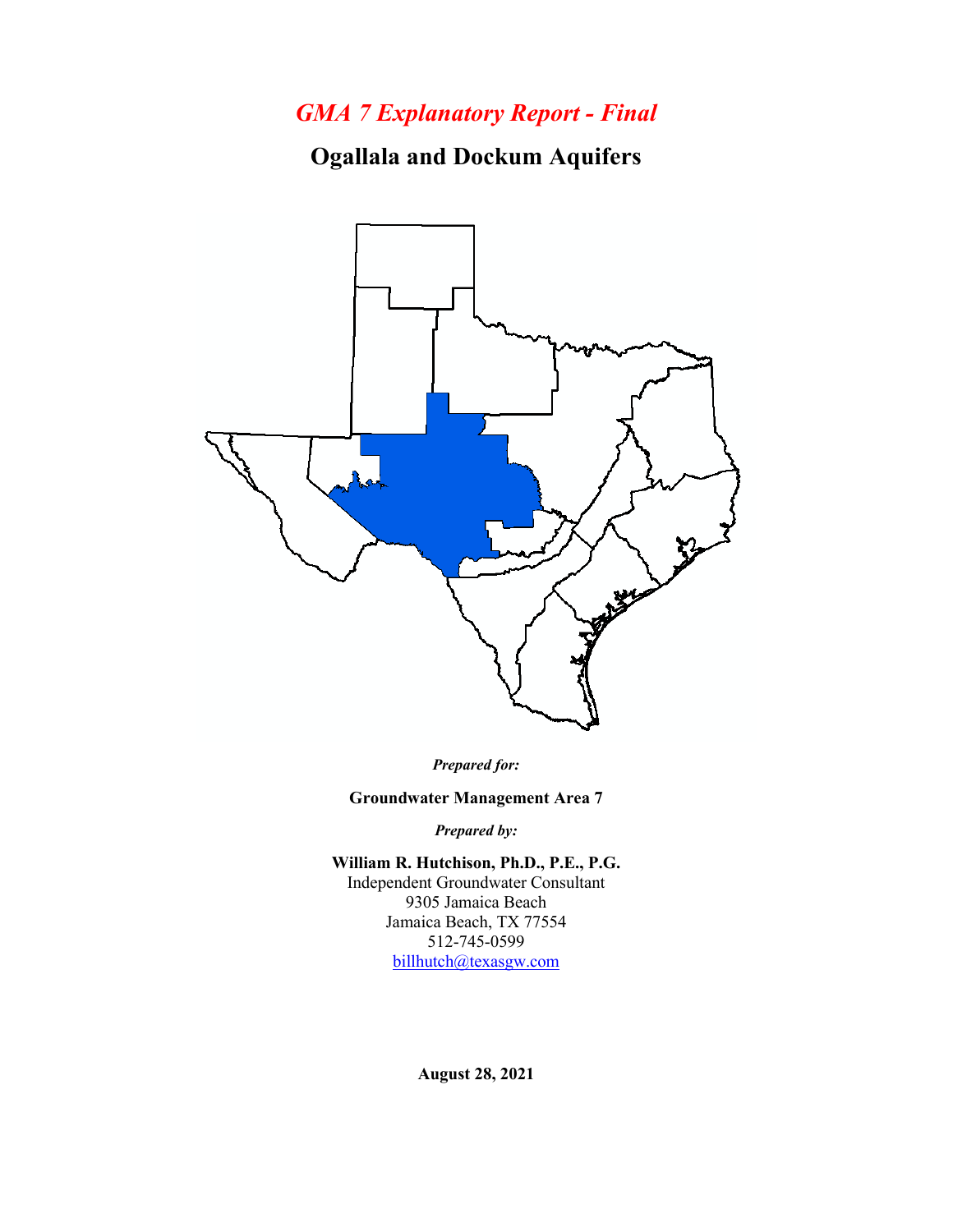# **Table of Contents**

| 1.0 |                                                                                   |
|-----|-----------------------------------------------------------------------------------|
| 2.0 |                                                                                   |
| 2.1 |                                                                                   |
| 2.2 |                                                                                   |
| 2.3 |                                                                                   |
|     | 2.3.1                                                                             |
|     | 2.3.2                                                                             |
| 2.4 |                                                                                   |
| 3.0 |                                                                                   |
| 4.0 |                                                                                   |
| 5.0 |                                                                                   |
| 5.1 |                                                                                   |
| 5.2 |                                                                                   |
| 5.3 | Hydrologic Conditions, including Total Estimated Recoverable Storage  14          |
| 5.4 | Other Environmental Impacts, including Impacts on Spring Flow and Surface Water16 |
| 5.5 |                                                                                   |
| 5.6 |                                                                                   |
| 5.7 |                                                                                   |
| 5.8 |                                                                                   |
| 5.9 |                                                                                   |
| 6.0 |                                                                                   |
| 7.0 |                                                                                   |
| 8.0 |                                                                                   |

## **List of Figures**

### **List of Tables**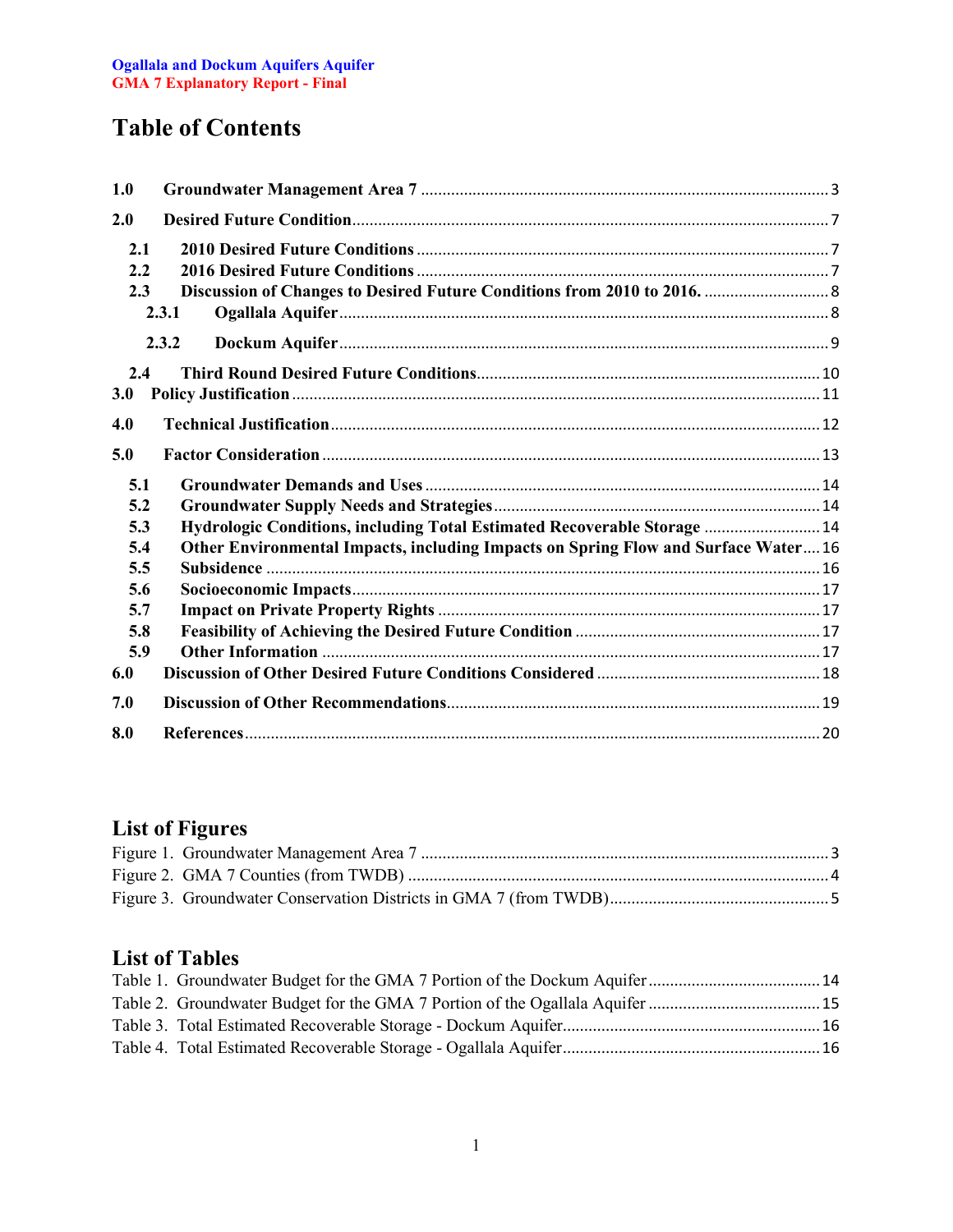## **Appendices**

- A Desired Future Conditions Resolution
- B TWDB Pumping Estimates Dockum Aquifer
- C TWDB Pumping Estimates Ogallala Aquifer
- D Region F Socioeconomic Impact Report from TWDB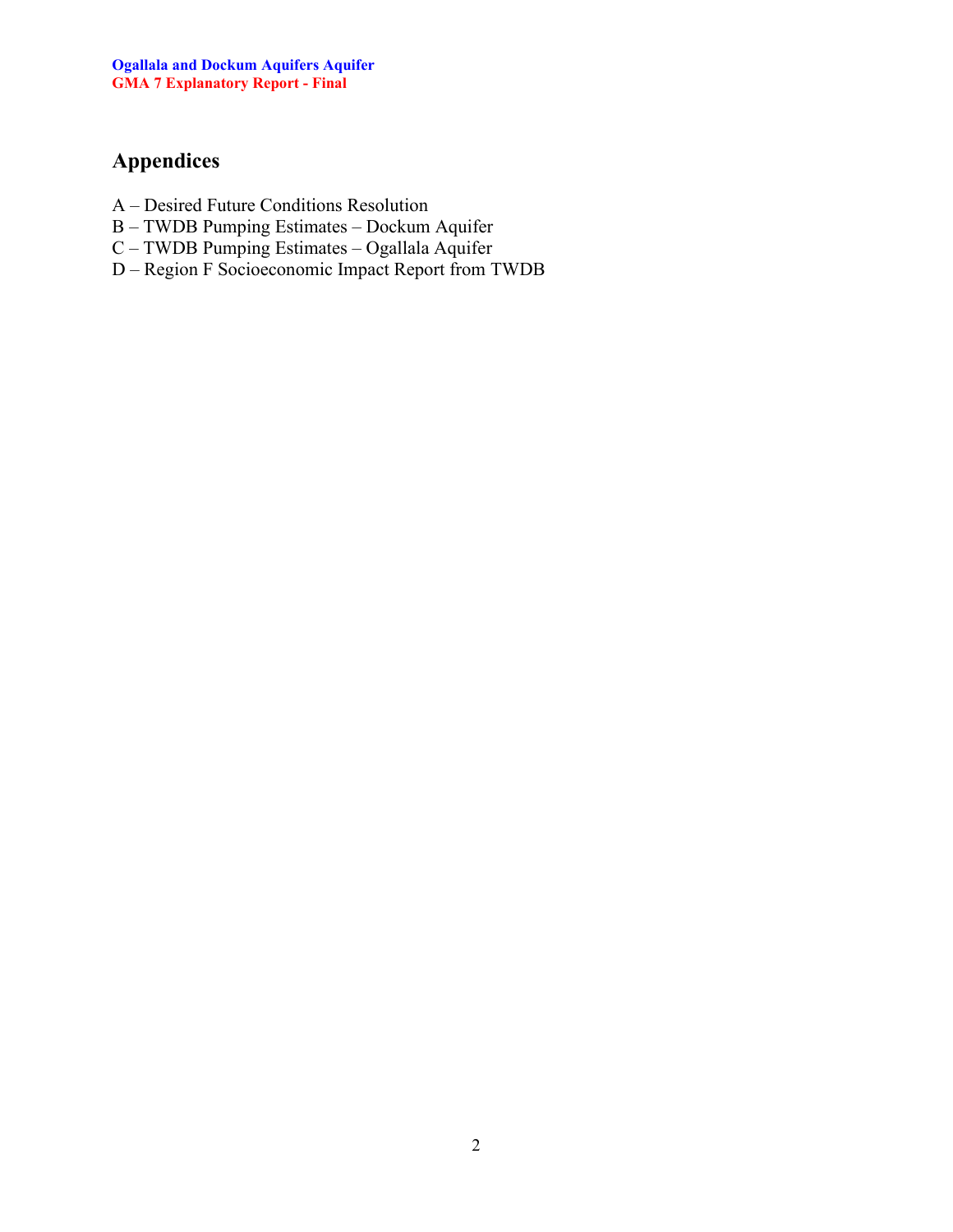### <span id="page-3-0"></span>**1.0 Groundwater Management Area 7**

Groundwater Management Area 7 is one of sixteen groundwater management areas in Texas and covers that portion of west Texas that is underlain by the Edwards-Trinity (Plateau) Aquifer (Figure 1).



**Figure 1. Groundwater Management Area 7**

<span id="page-3-1"></span>Groundwater Management Area 7 covers all or part of the following counties: Coke, Coleman, Concho, Crockett, Ector, Edwards, Gillespie, Glasscock, Irion, Kimble, Kinney, Llano, Mason, McCulloch, Menard, Midland, Mitchell, Nolan, Pecos, Reagan, Real, Runnels, San Saba, Schleicher, Scurry, Sterling, Sutton, Taylor, Terrell, Tom Green, Upton, and Uvalde (Figure 2).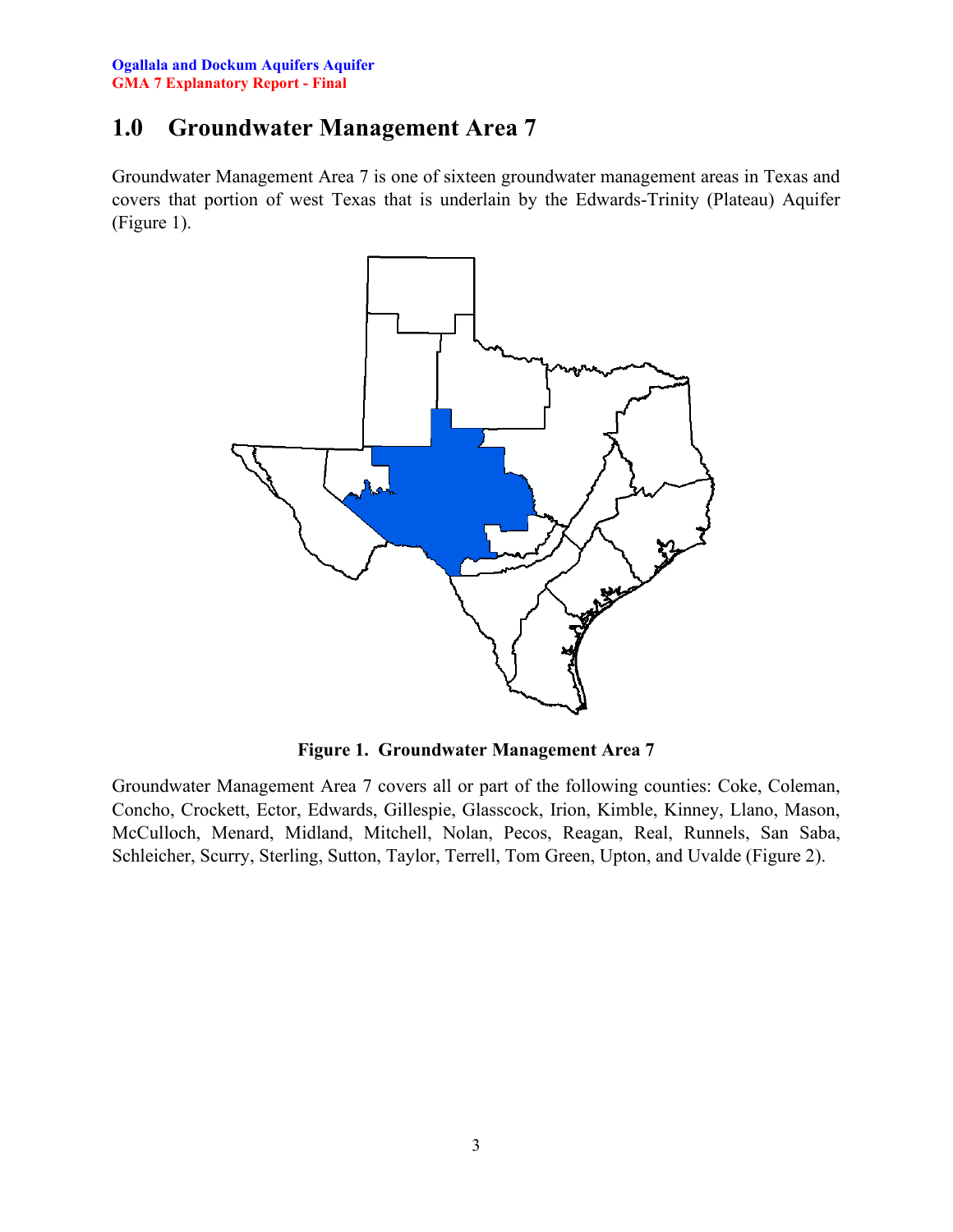

**Figure 2. GMA 7 Counties (from TWDB)**

<span id="page-4-0"></span>There are 20 groundwater conservation districts in Groundwater Management Area 7: Coke County Underground Water Conservation District, Crockett County Groundwater Conservation District, Glasscock Groundwater Conservation District, Hickory Underground Water Conservation District No. 1, Hill County Underground Water Conservation District, Irion County Water Conservation District, Kimble County Groundwater Conservation District, Kinney County Groundwater Conservation District, Lipan-Kickapoo Water Conservation District, Lone Wolf Groundwater Conservation District, Menard County Underground Water District, Middle Pecos Groundwater Conservation District, Plateau Underground Water Conservation and Supply District, Real-Edwards Conservation and Reclamation District Santa Rita Underground Water Conservation District, Sterling County Underground Water Conservation District, Sutton County Underground Water Conservation District, Terrell County Groundwater Conservation District, Uvalde County Underground Water Conservation District, and Wes-Tex Groundwater Conservation District (Figure 3).

The Edwards Aquifer Authority is also partially inside of the boundaries of GMA 7, but are exempt from participation in the joint planning process.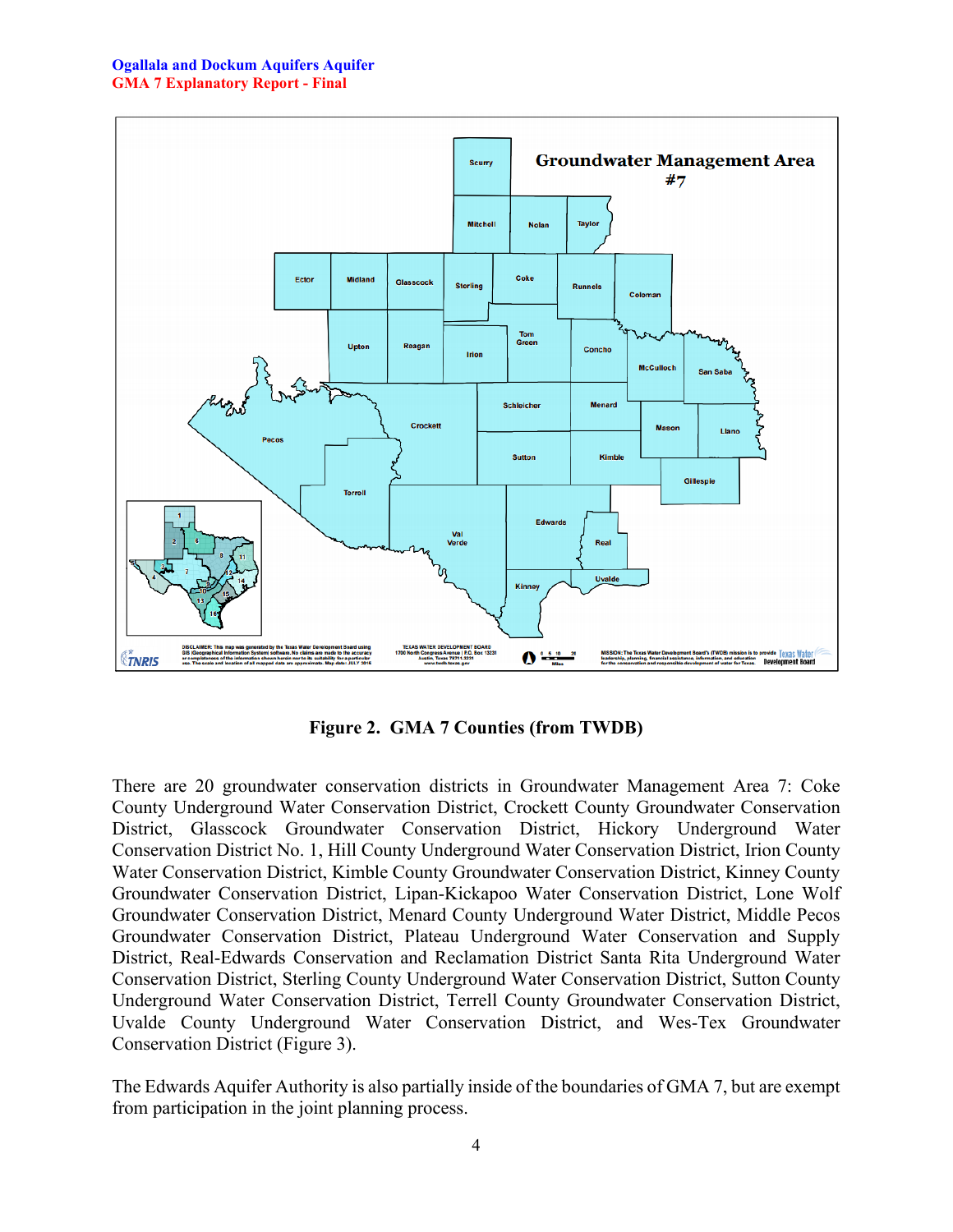#### **Ogallala and Dockum Aquifers Aquifer GMA 7 Explanatory Report - Final**



**Figure 3. Groundwater Conservation Districts in GMA 7 (from TWDB)**

<span id="page-5-0"></span>The explanatory report covers the Dockum and Ogallala aquifers. As described in George and others (2011):

*The Dockum Aquifer is a minor aquifer found in the northwest part of the state. It is defined stratigraphically by the Dockum Group and includes, from oldest to youngest, the Santa Rosa Formation, the Tecovas Formation, the Trujillo Sandstone, and the Cooper Canyon Formation. The Dockum Group consists of gravel, sandstone, siltstone, mudstone, shale, and conglomerate. Groundwater located in the sandstone and conglomerate units is recoverable, the highest yields coming from the coarsest grained deposits located at the middle and base of the group. Typically, the water*bearing sandstones are *locally referred to as the Santa Rosa Aquifer. The water quality in the aquifer is generally poor—with freshwater in outcrop areas in the east and brine in the western subsurface portions of the aquifer—and the water is very hard. Naturally occurring radioactivity from uranium present within the aquifer has resulted in gross alpha radiation in excess of the state's primary drinking water standard. Radium-226 and -228 also occur in amounts above acceptable standards. Groundwater from the aquifer is used for irrigation, municipal water supply, and oil field waterflooding operations, particularly in the southern High Plains. Water level*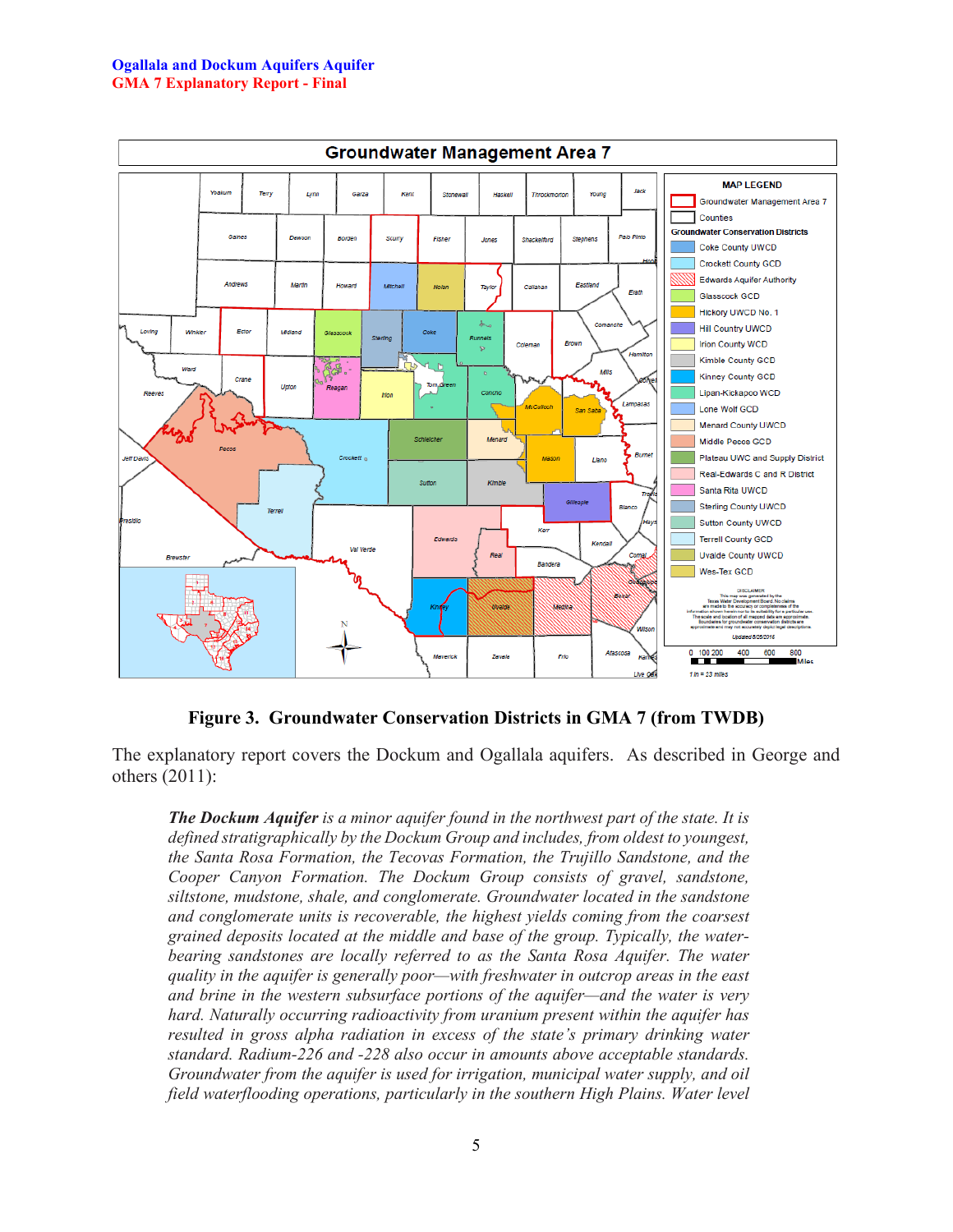*declines and rises have occurred in different areas of the aquifer. The regional water planning groups, in their 2006 Regional Water Plans, recommended several water management strategies that use the Dockum Aquifer, including new wells, desalination, and reallocation.*

*The Ogallala Aquifer is the largest aquifer in the United States and is a major aquifer of Texas underlying much of the High Plains region. The aquifer consists of sand, gravel, clay, and silt and has a maximum thickness of 800 feet. Freshwater saturated thickness averages 95 feet. Water to the north of the Canadian River is generally fresh, with total dissolved solids typically less than 400 milligrams per liter; however, water quality diminishes to the south, where large areas contain total dissolved solids in excess of 1,000 milligrams per liter. High levels of naturally occurring arsenic, radionuclides, and fluoride in excess of the primary drinking water standards are also present. The Ogallala Aquifer provides significantly more water for users than any other aquifer in the state. The availability of this water is critical to the economy of the region, as approximately 95 percent of groundwater pumped is used for irrigated agriculture. Throughout much of the aquifer, groundwater withdrawals exceed the amount of recharge, and water levels have declined fairly consistently through time. Although water level declines in excess of 300 feet have occurred in several areas over the last 50 to 60 years, the rate of decline has slowed, and water levels have risen in a few areas. The regional water planning groups for the Panhandle and Llano Estacado regions, in their 2006 Regional Water Plans, recommended numerous water management strategies using the Ogallala Aquifer, including drilling new wells, developing well fields, overdrafting, and reallocating supplies.*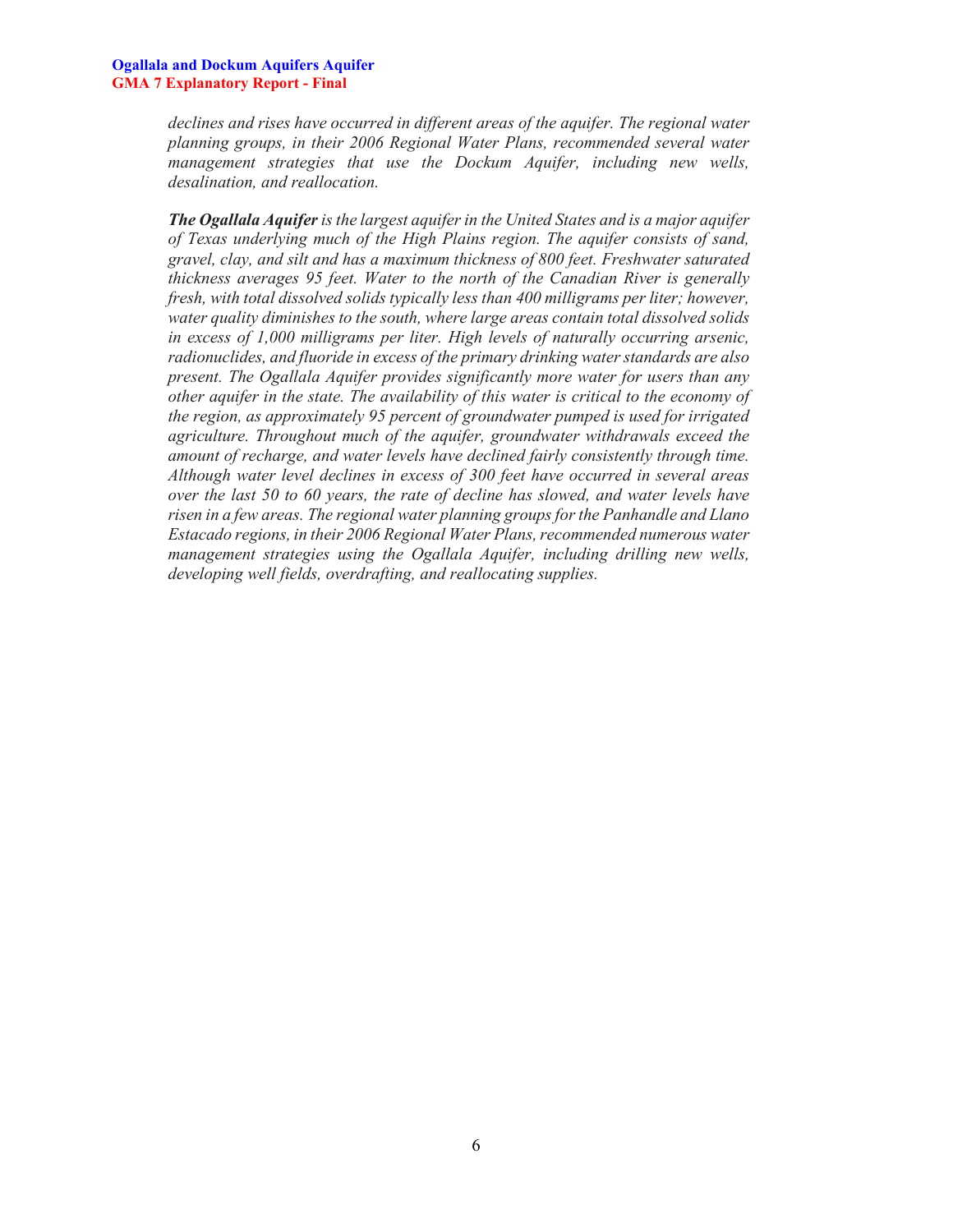### <span id="page-7-0"></span>**2.0 Desired Future Condition**

### <span id="page-7-1"></span>**2.1 2010 Desired Future Conditions**

GMA 7 adopted a desired future condition for the Ogallala Aquifer on July 29, 2010 as follows:

- *".. through the year 2060:*
- *1) Total decline in volume of water within Ector, Glasscock, and Midland counties in the southern portion of the Ogallala aquifer within GMA 7 at the end of the fifty-year period shall not exceed 50 percent of the volume of the aquifer in 2010.*
- *2) The Ogallala Aquifer is not relevant for joint planning purposes in all other areas of GMA 7.*

GMA 7 adopted a desired future condition for the Dockum Aquifer on July 29, 2010 as follows:

*".. through the year 2060:*

- *1) Upper Dockum, as delineated in figure 1 of TWDB GAM Run 10-001: net total drawdown not to exceed 29 feet in Midland County; and*
- *2) Lower Dockum, as delineated in figure 1 of TWDB GAM Run 10-001: net total drawdown not to exceed 4 feet in Ector, Mitchell, Pecos, Scurry, and Upton Counties (Lone Wolf GCD, Middle Pecos GCD); and*
- *3) Lower Dockum Aquifer as delineated in Figure 1 of TWDB GAM Run 10-001: Drawdown not to exceed a net total of 39 feet in Nolan County (Wes-Tex GCD); and*
- *4) The Dockum Aquifer is not relevant for joint planning purposes in all other areas of GMA 7.*

The desired future conditions were adopted based on two separate groundwater availability models for the Ogallala and Dockum aquifers. In 2015, the TWDB received a final updated model that includes both the Ogallala and Dockum aquifers (High Plains Aquifer System Groundwater Availability Model, or HPAS).

### <span id="page-7-2"></span>**2.2 2016 Desired Future Conditions**

On April 21, 2016, the groundwater conservation districts in Groundwater Management Area 7 voted on proposed desired future conditions for the Ogallala and Dockum aquifers. These DFCs were developed based on predictive simulations with the High Plains Aquifer System Groundwater Availability Model (Deeds and Jigmond, 2015). The model is also known as the HPAS GAM, or simply the GAM. The GAM includes the Ogallala, Edwards-Trinity (High Plains), and Dockum aquifers.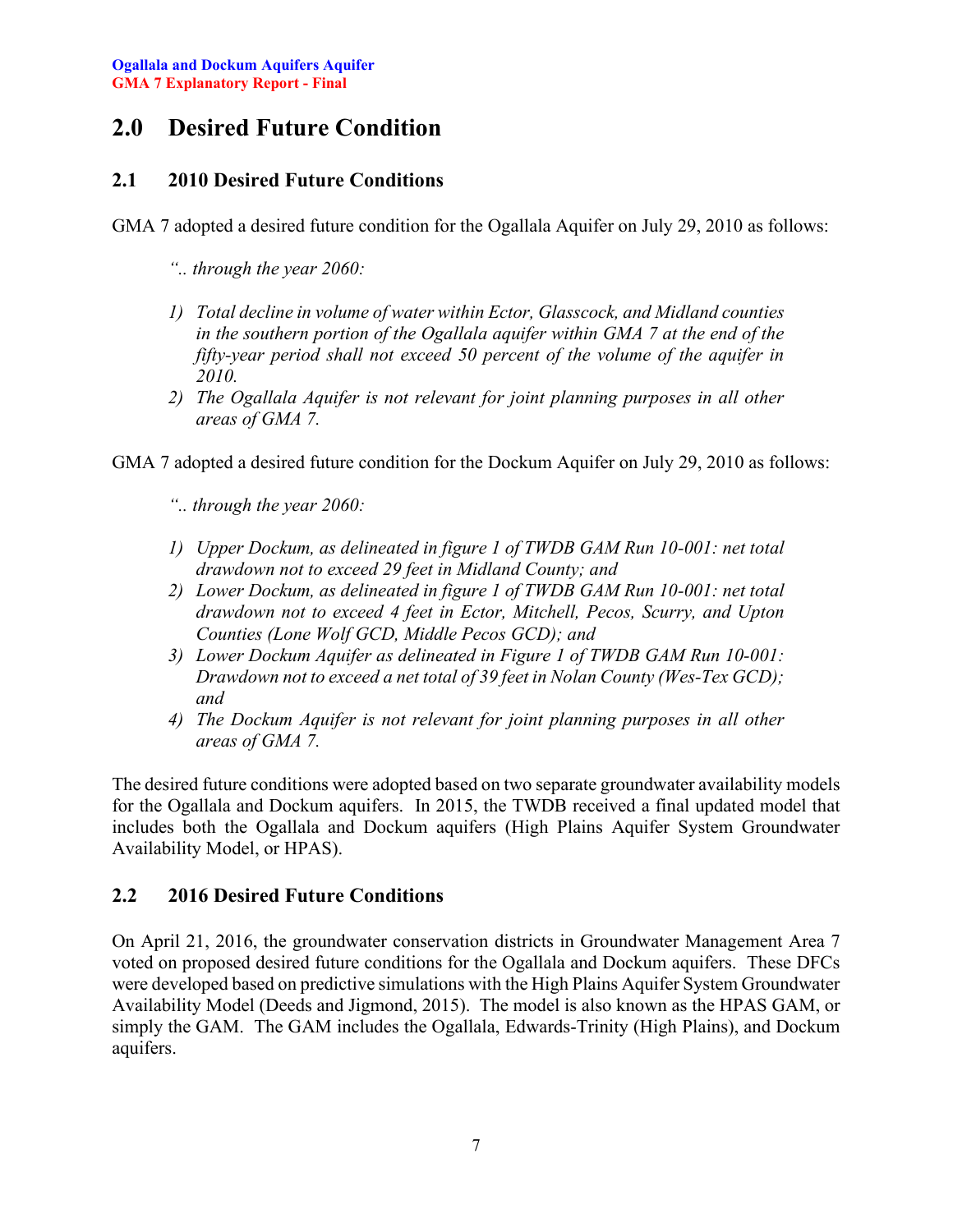The 2016 desired future conditions for the Dockum Aquifer in GMA 7 were based on Scenario 17 as described in Technical Memorandum 16-01:

- 1) Total net drawdown of the Dockum Aquifer not to exceed 14 feet in Reagan County (Santa Rita GCD) in 2070 as compared with 2012 aquifer levels;
- 2) Total net drawdown of the Dockum Aquifer not to exceed 52 feet in Pecos County (Middle Pecos GCD) in 2070 as compared with 2012 aquifer levels; and
- 3) The Dockum Aquifer is not relevant for joint planning purposes in all other areas of GMA 7.

The desired future conditions for the Ogallala Aquifer in GMA 7 were based on Scenario 10 as described in Technical Memorandum 16-01:

- 1) Total net drawdown of the Ogallala Aquifer in Glasscock County (Glasscock GCD) in 2070, as compared with 2012 aquifer levels, not to exceed 6 feet; and
- 2) The Ogallala Aquifer is not relevant for joint planning purposes in all other areas of GMA 7.

### <span id="page-8-0"></span>**2.3 Discussion of Changes to Desired Future Conditions from 2010 to 2016.**

The 2016 desired future conditions that were adopted by GMA 7 for the Dockum and Ogallala aquifers relied on a new model (HPAS GAM or new GAM). The new GAM was an updated tool that replaced the old Ogallala Aquifer GAM and the alternative GAM for the Dockum Aquifer that were the basis for the 2010 DFC and MAG. However, use of this new tool and the updated information that it yielded resulted in changes in 2016 to the DFCs and MAGs from 2010 the 2010 DFCs and MAGs. Many of the changes are simply reflective of the updated model. These changes to the DFC and/or the MAG could be easily misinterpreted and misused.

### <span id="page-8-1"></span>**2.3.1 Ogallala Aquifer**

An example of this potential misinterpretation is the report by TWDB (Hermitte and others, 2015). This report summarized differences between 2012 State Water Plan groundwater availability numbers and the MAGs developed from the DFCs that were adopted in 2010. There are many reasons for the noted differences, but Hermitte and others (2015) provided no context to the changes. In fact, there was no opportunity for stakeholders to provide comments to this report, it simply was published.

In many cases, the reported differences are directly attributable to updates in models, and the improved understanding that is the result of updating a model. However, the data and comparisons in Hermite and others (2015) report provide opportunities to mischaracterize these differences as simple policy choices to reduce groundwater availability. It is unfortunate that Hermitte and others (2015) chose not to provide context to their comparisons and leave so much room for misinterpretation of a complex process that relies on imperfect models.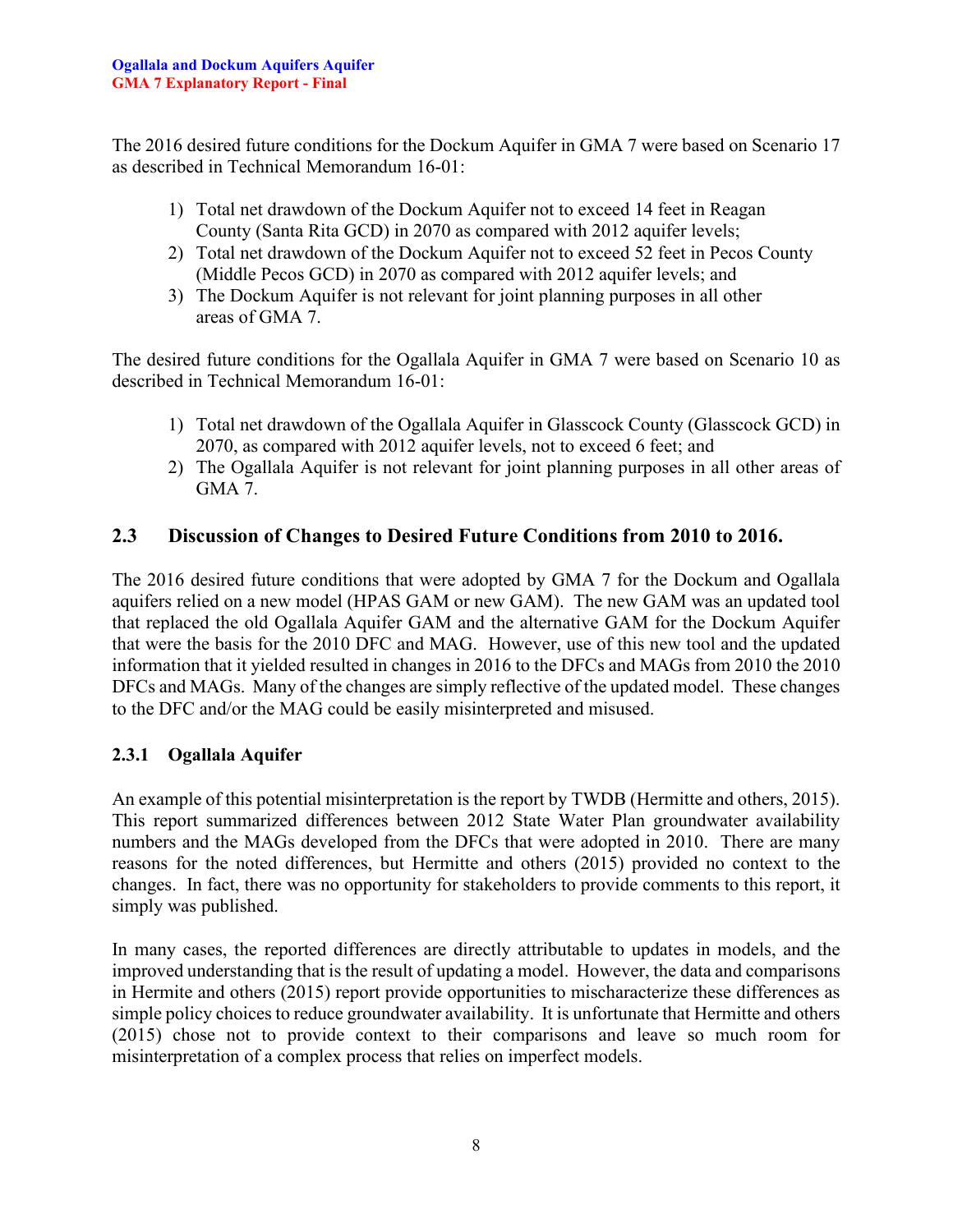#### **Ogallala and Dockum Aquifers Aquifer GMA 7 Explanatory Report - Final**

In this case, the updated simulations of the Ogallala Aquifer using the HPAS were designed to evaluate the effects of a declining saturated thickness on well pumping rates. In reviewing the results and comparing them to the results of model runs using the old model in 2010, it is apparent that the MAG from 2010 reflects a large increase in pumping in Glasscock County during the first several years of the simulation to achieve an arbitrary 50/50 standard. Scenario 10 (on which the Glasscock County DFC is established assumed that the pumping in the first year of the simulation is 150 percent of the current pumping, which is a significant increase). Essentially, the achievement of an arbitrary 50/50 DFC would require an immediate increase in pumping that could not be sustained over the first few years of the simulation period. The new model shows the decrease in pumping associated with the declining groundwater levels and is a more realistic simulation of what could occur in the future.

#### <span id="page-9-0"></span>**2.3.2 Dockum Aquifer**

The Dockum Aquifer includes a DFC for Pecos County that is includes all of Pecos County in both GMA 3 and GMA 7. In 2010, the DFC was adopted separately for GMA 3 and GMA 7.

Also, in 2010, the Dockum Aquifer was classified as not relevant for purposes of joint planning in Reagan County. In 2016, a DFC was been established for Reagan County.

Other areas of GMA 7 (specifically Ector, Midland, Mitchell, Nolan, Scurry, and Upton counties) had DFCs in 2010, and are now classified as not relevant for purposes of joint planning. The new model was released in preliminary form in the spring of 2015, and comments were submitted prior to finalizing the model and its report in August 2015.

Appendix D of the final report of the numerical model included comments and responses to the draft model. In summary, some changes were made to the aquifer parameters in Mitchell County, but only to make the numerical model consistent with the previously released conceptual model. No changes were made to recharge in the final model, which means that recharge is assumed constant every year (no variation with variation in precipitation). The assumed constant recharge was also deemed consistent with the conceptual model.

On pages D-26 and D-27 of the final report, the basis for the assumed constant recharge is summarized. Essentially, the Bureau of Economic Geology completed an analysis of the entire model area, which was focused on the Ogallala region in the panhandle region of Texas, and concluded that rises in groundwater levels are due to "post development-recharge rates" that are different due to changed land use conditions, not precipitation.

On page D-28, in response to comments about the model's calibration, there is a response that acknowledges that some groundwater level recoveries are not simulated by the model. However, the authors of the report state that simulation of those recoveries would require a "pointcalibration" to pumping or recharge, and state that such an effort would not improve the confidence in the model or improve its predictive capability. Based on these statements, the authors were focused on the regional aspects of the model only. While the calibration of the model is within industry standards, and may be useful for regional simulations of the Ogallala Aquifer over the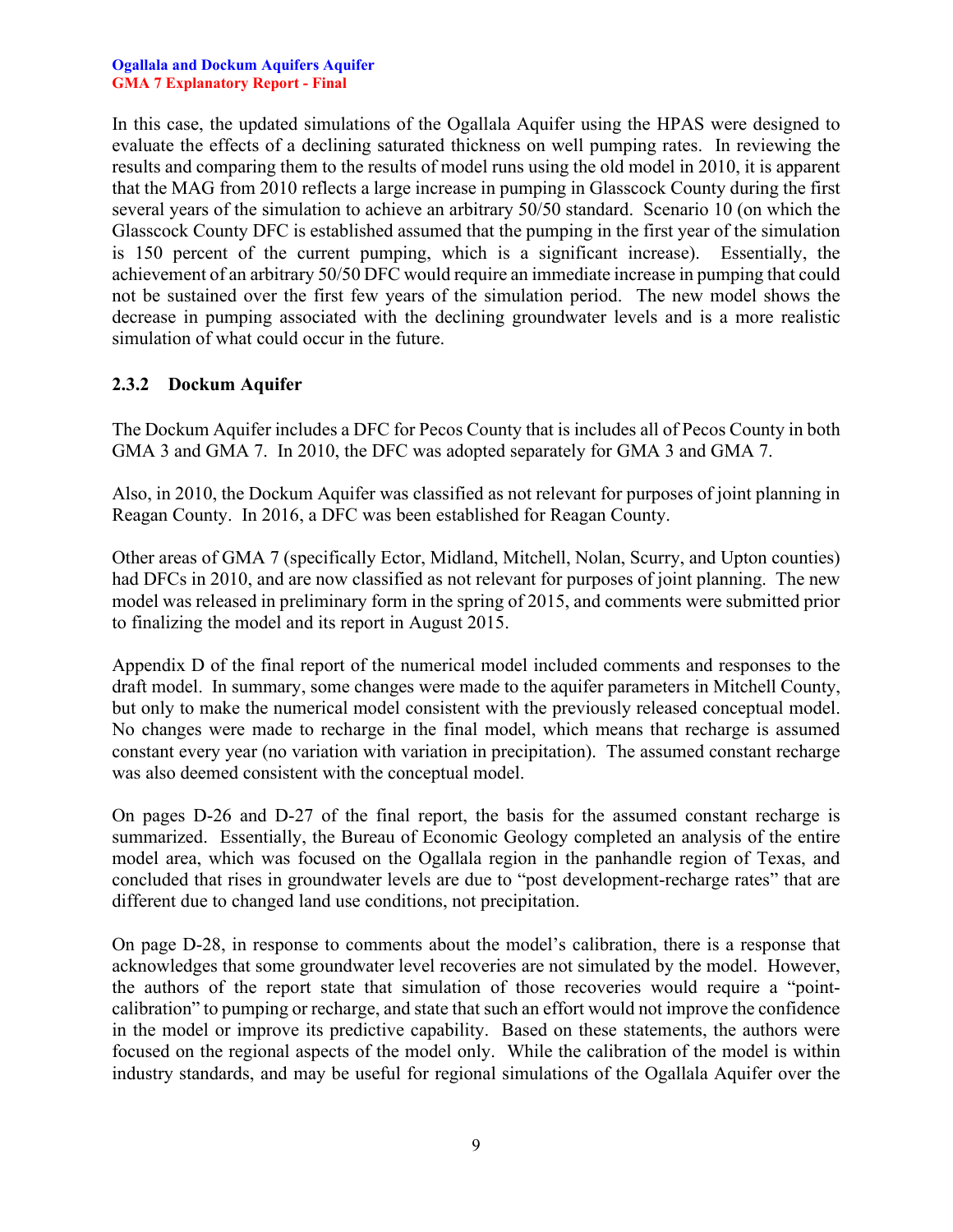#### **Ogallala and Dockum Aquifers Aquifer GMA 7 Explanatory Report - Final**

entire areas of the model domain, it is not suitable to simulate conditions in the eastern areas of the Dockum, especially Mitchell and Nolan counties.

In general, the classification of portions of an aquifer as not relevant for purposes of joint planning are made when the area of an aquifer is small, when uses are insignificant, or where the management and regulation of groundwater in one GCD would not affect neighboring GCDs. Another way to view joint planning is that DFCs should be set only for those areas where impacts of pumping would cross GCD boundaries.

From a regional perspective, the HPAS is an adequate model (as defined by the TWDB through its acceptance of the model). Based on model results, pumping in Mitchell County and Nolan County does not impact surrounding counties. Given the lack of interaction between counties, the Dockum Aquifer has been classified as not relevant for purposes of joint planning in these counties.

### <span id="page-10-0"></span>**2.4 Third Round Desired Future Conditions**

After review and discussion, the groundwater conservation districts in Groundwater Management Area 7 found that the desired future conditions approved in 2016 would remain unchanged.

The resolution that documents the adoption of the desired future condition for the Capitan Reef Complex Aquifer is presented in Appendix A and was adopted on August 19, 2021 by a 14-0 vote at a properly noticed meeting of Groundwater Management Area 7.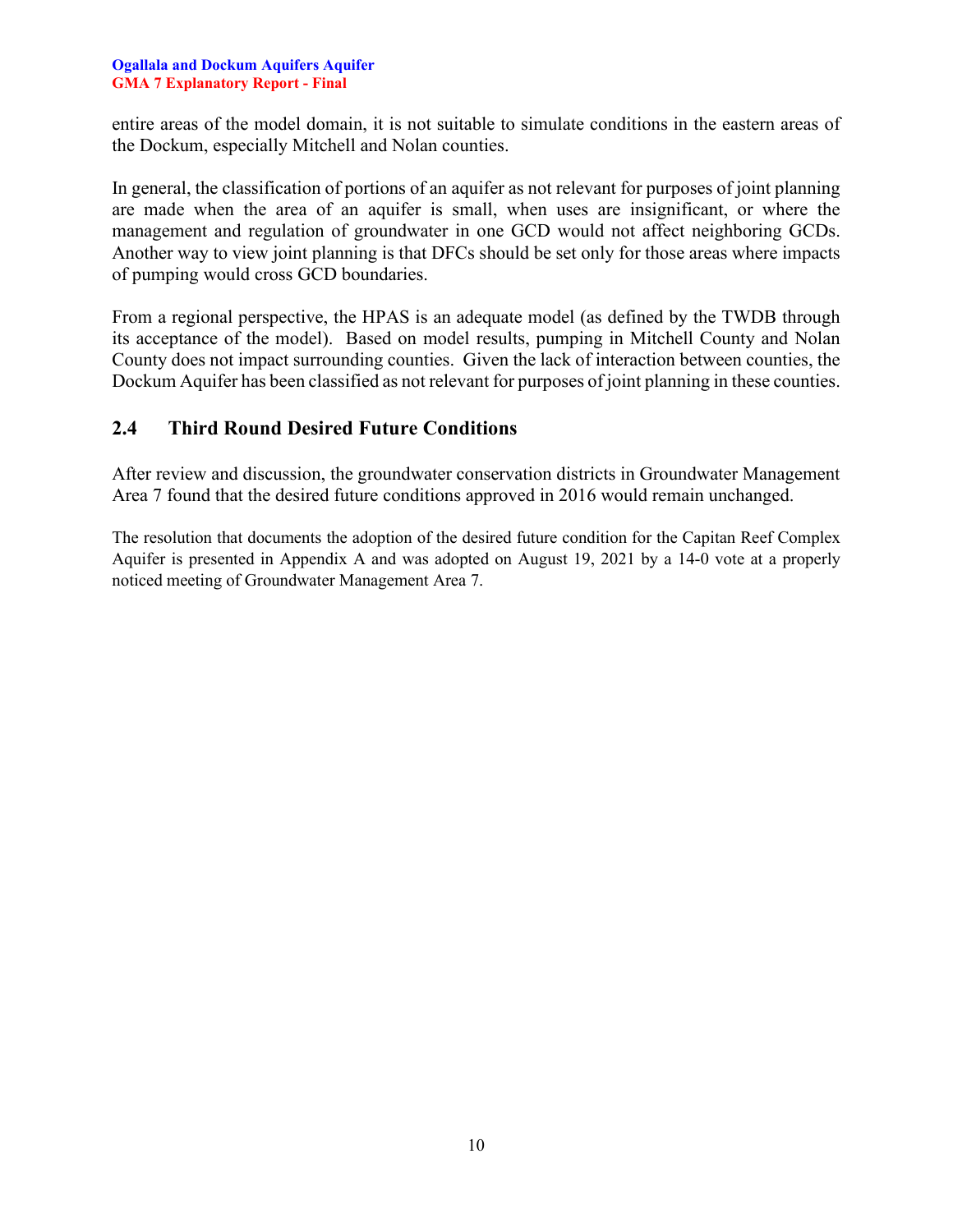## <span id="page-11-0"></span>**3.0 Policy Justification**

As developed more fully in this report, the proposed desired future condition was adopted after considering:

- Aquifer uses and conditions within Groundwater Management Area 7
- Water supply needs and water management strategies included in the 2012 State Water Plan
- Hydrologic conditions within Groundwater Management Area 7 including total estimated recoverable storage, average annual recharge, inflows, and discharge
- Other environmental impacts, including spring flow and other interactions between groundwater and surface water
- The impact on subsidence
- Socioeconomic impacts reasonably expected to occur
- The impact on the interests and rights in private property, including ownership and the rights of landowners and their lessees and assigns in Groundwater Management Area 7 in groundwater as recognized under Texas Water Code Section 36.002
- The feasibility of achieving the desired future condition
- Other information

In addition, the proposed desired future condition provides a balance between the highest practicable level of groundwater production and the conservation, preservation, protection, recharging, and prevention of waste of groundwater in Groundwater Management Area 7.

There is no set formula or equation for calculating groundwater availability. This is because an estimate of groundwater availability requires the blending of policy and science. Given that the tools for scientific analysis (groundwater models) contain limitations and uncertainty, policy provides the guidance and defines the bounds that science can use to calculate groundwater availability.

As developed more fully below, many of these factors could only be considered on a qualitative level since the available tools to evaluate these impacts have limitations and uncertainty.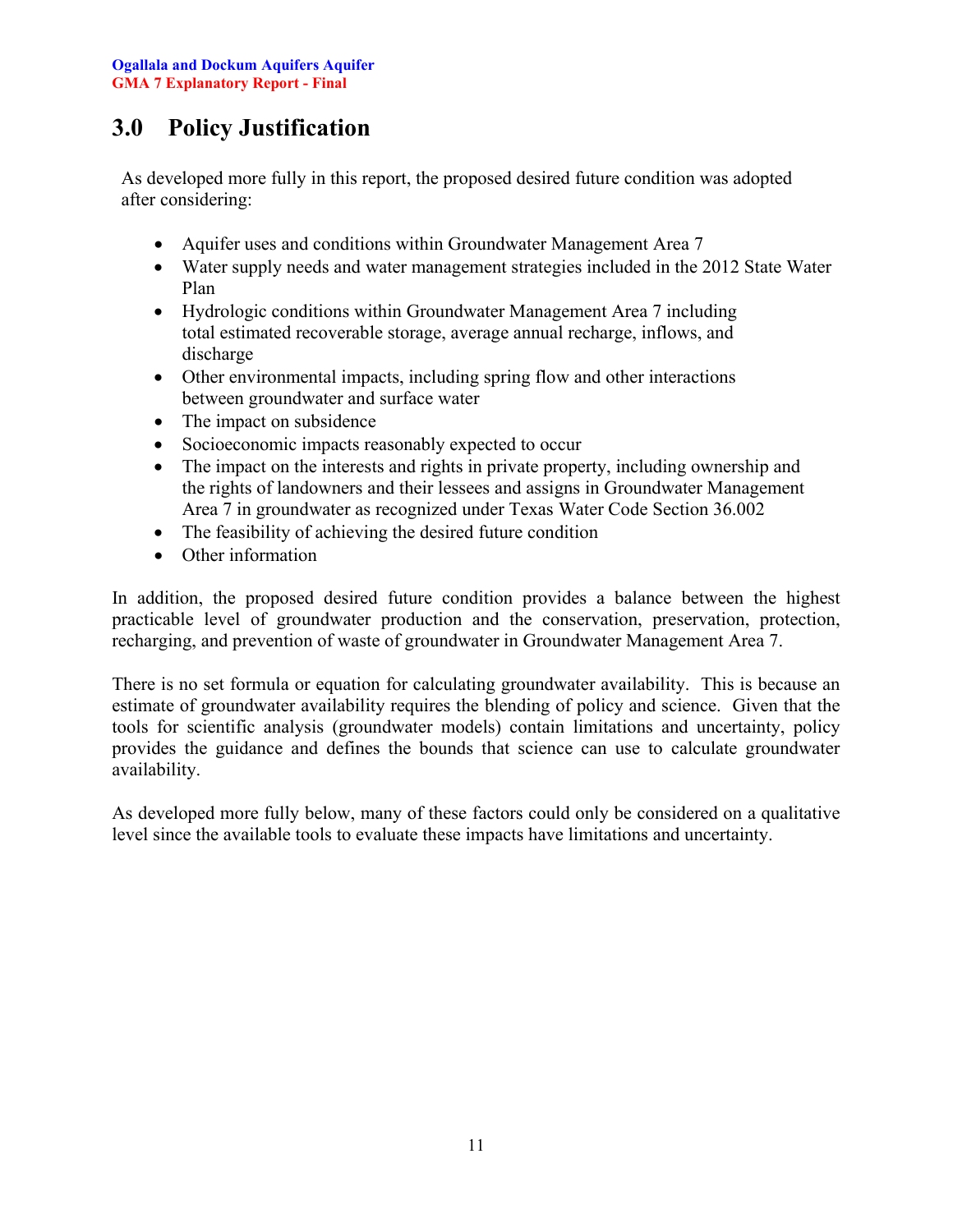### <span id="page-12-0"></span>**4.0 Technical Justification**

The process of using the groundwater model in developing desired future conditions revolves around the concept of incorporating many of the elements of the nine factors (e.g. current uses and water management strategies in the regional plan). For the Dockum and Ogallala aquifers, 17 scenarios were completed, and the results discussed prior to adopting a desired future condition.

Some critics of the process asserted that the districts were "reverse-engineering" the desired future conditions by specifying pumping (e.g., the modeled available groundwater) and then adopting the resulting drawdown as the desired future condition. However, it must be remembered that among the input parameters for a predictive groundwater model run is pumping, and among the outputs of a predictive groundwater model run is drawdown. Thus, an iterative approach of running several predictive scenarios with models and then evaluating the results is a necessary (and timeconsuming) step in the process of developing desired future conditions.

One part of the reverse-engineering critique of the process has been that "science" should be used in the development of desired future conditions. The critique plays on the unfortunate name of the groundwater models in Texas (Groundwater Availability Models) which could suggest that the models yield an availability number. This is simply a mischaracterization of how the models work (i.e. what is a model input and what is a model output).

The critique also relies on a fairly narrow definition of the term *science* and fails to recognize that the adoption of a desired future condition is primarily a policy decision. The call to use science in the development of desired future conditions seems to equate the term *science* with the terms *facts* and *truth*. Although the Latin origin of the word means knowledge, the term *science* also refers to the application of the scientific method. The scientific method is discussed in many textbooks and can be viewed as a means to quantify cause-and-effect relationships and to make useful predictions.

In the case of groundwater management, the scientific method can be used to understand the relationship between groundwater pumping and drawdown, or groundwater pumping and spring flow. A groundwater model is a tool that can be used to run "experiments" to better understand the cause-and-effect relationships within a groundwater system as they relate to groundwater management.

Much of the consideration of the nine statutory factors involves understanding the effects or the impacts of a desired future condition (e.g. groundwater-surface water interaction and property rights). The use of the models in this manner in evaluating the impacts of alternative futures is an effective means of developing information for the groundwater conservation districts as they develop desired future conditions.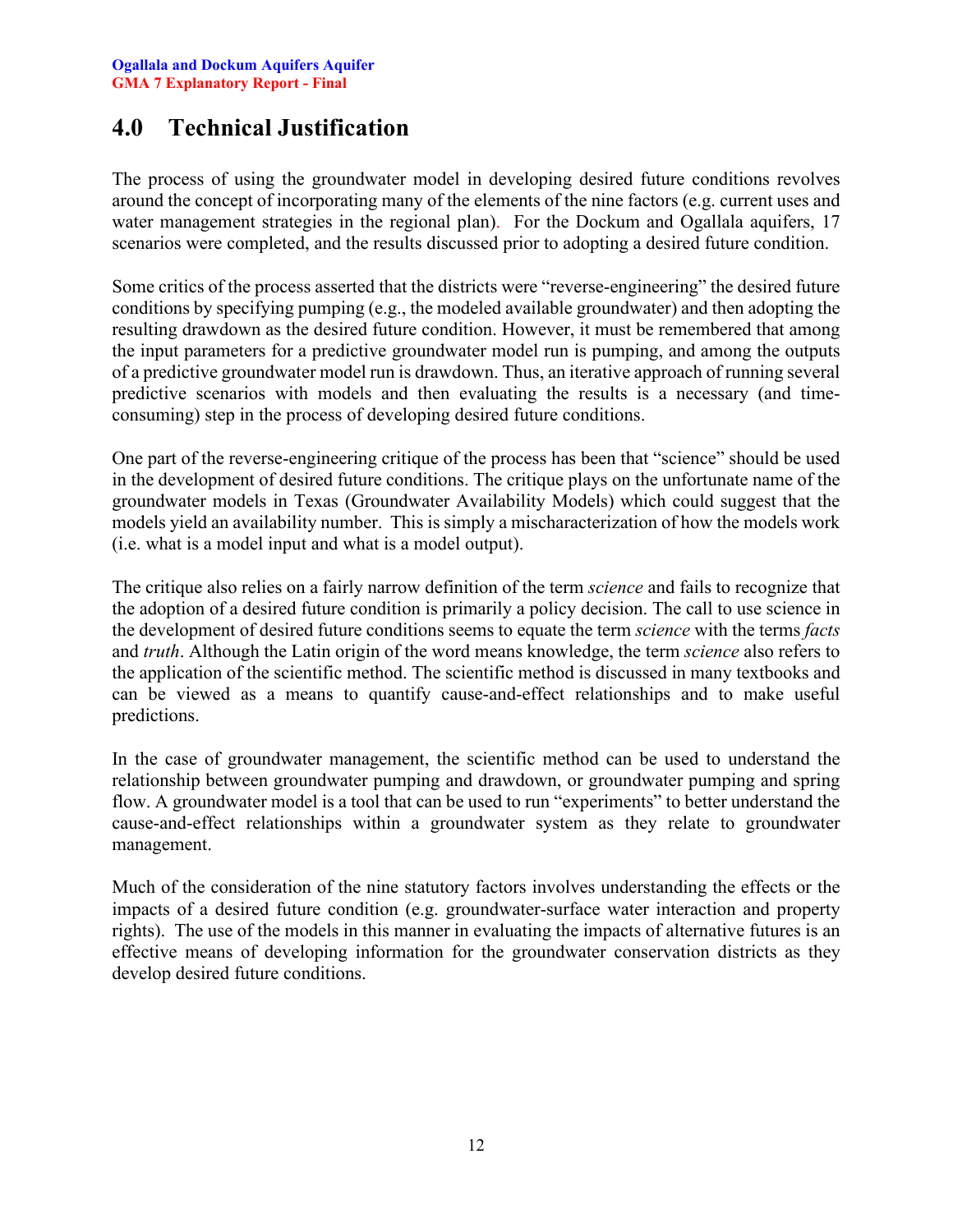## <span id="page-13-0"></span>**5.0 Factor Consideration**

Senate Bill 660, adopted by the legislature in 2011, changed the process by which groundwater conservation districts within a groundwater management area develop and adopt desired future conditions. The new process includes nine steps as presented below:

- The groundwater conservation districts within a groundwater management area consider nine factors outlined in the statute.
- The groundwater conservation districts adopt a "proposed" desired future condition
- The "proposed" desired future condition is sent to each groundwater conservation district for a 90-day comment period, which includes a public hearing by each district
- After the comment period, each district compiles a summary report that summarizes the relevant comments and includes suggested revisions. This summary report is then submitted to the groundwater management area.
- The groundwater management area then meets to vote on a desired future condition.
- The groundwater management area prepares an "explanatory report".
- The desired future condition resolution and the explanatory report are then submitted to the Texas Water Development Board and the groundwater conservation districts within the groundwater management area.
- Districts then adopt desired future conditions that apply to that district.

The nine factors that must be considered before adopting a proposed desired future condition are:

- 1. Aquifer uses or conditions within the management area, including conditions that differ substantially from one geographic area to another.
- 2. The water supply needs and water management strategies included in the state water plan.
- 3. Hydrological conditions, including for each aquifer in the management area the total estimated recoverable storage as provided by the executive administrator (of the Texas Water Development Board), and the average annual recharge, inflows and discharge.
- 4. Other environmental impacts, including impacts on spring flow and other interactions between groundwater and surface water.
- 5. The impact on subsidence.
- 6. Socioeconomic impacts reasonably expected to occur.
- 7. The impact on the interests and rights in private property, including ownership and the rights of management area landowners and their lessees and assigns in groundwater as recognized under Section 36.002 (of the Texas Water Code).
- 8. The feasibility of achieving the desired future condition.
- 9. Any other information relevant to the specific desired future condition.

In addition to these nine factors, statute requires that the desired future condition provide a balance between the highest practicable level of groundwater production and the conservation, preservation, protection, recharging, and prevention of waste of groundwater and control of subsidence in the management area.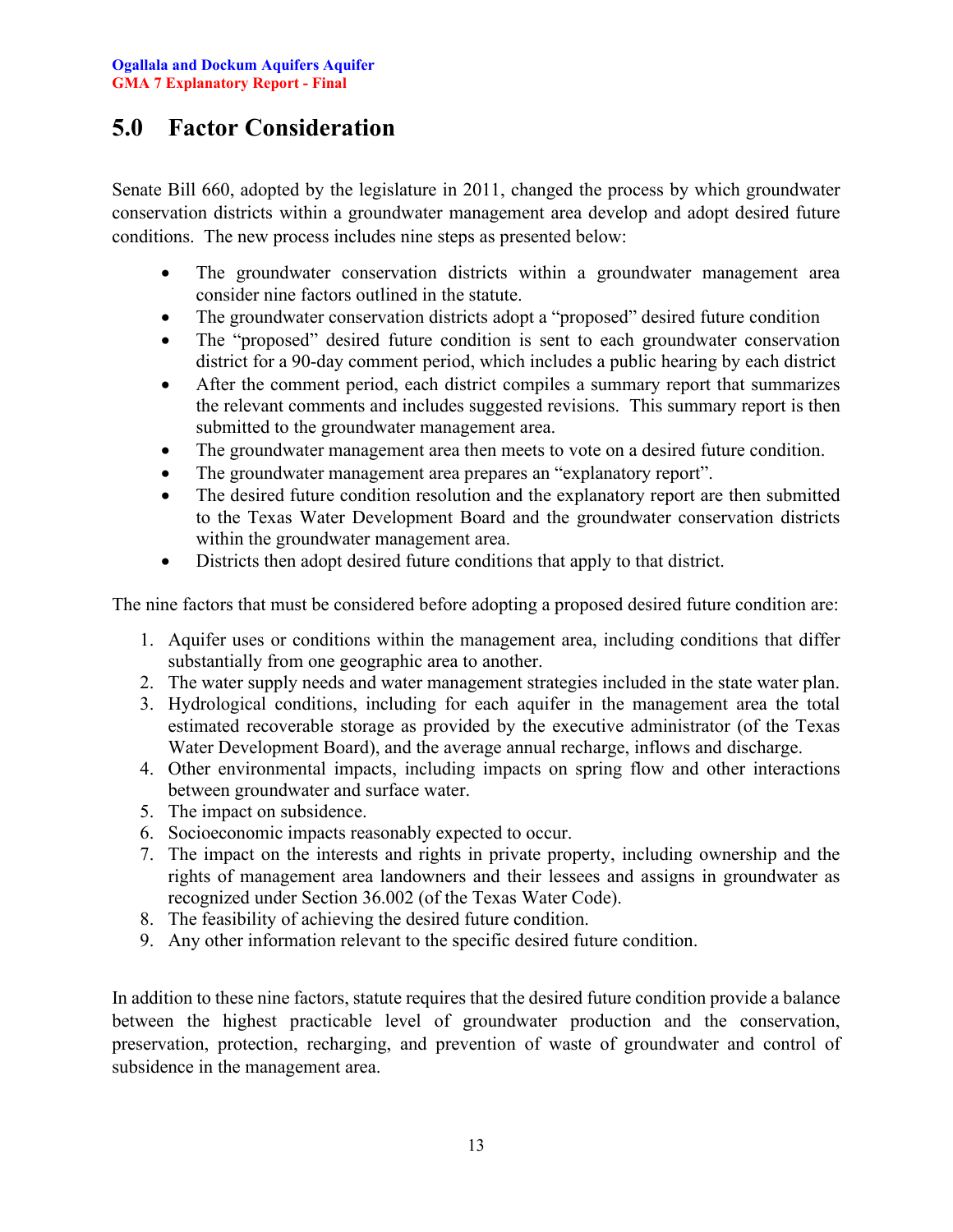### <span id="page-14-0"></span>**5.1 Groundwater Demands and Uses**

County-level groundwater demands and uses from 2000 to 2012 for the Dockum Aquifer are presented in Appendix B. County-level groundwater demands and uses from 2000 to 2012 for the Ogallala Aquifer are presented in Appendix C. Data were obtained from the Texas Water Development Board historic pumping database:

<http://www.twdb.state.tx.us/waterplanning/waterusesurvey/historical-pumpage.asp>

These data, and a comparison to current modeled available groundwater numbers were discussed at the GMA 7 meeting of December 18, 2014 in San Angelo, Texas.

### <span id="page-14-1"></span>**5.2 Groundwater Supply Needs and Strategies**

The 2016 Region F Plan lists county-by-county shortages and strategies. Shortages are identified when current supplies (e.g. existing wells) cannot meet future demands. Strategies are then recommended (e.g. new wells) to meet the future demands. No strategies are listed for the Ogallala or Dockum aquifers in GMA 7.

### <span id="page-14-2"></span>**5.3 Hydrologic Conditions, including Total Estimated Recoverable Storage**

The groundwater budget for the GMA 7 portion of the Dockum Aquifer for the calibration period of the HPAS (1929 to 2012) is presented in Table 1 along with the groundwater budget for the predictive period (2013 to 2070) under Scenario 17, the basis for the adopted desired future condition.

|                                                                | 1929 to 2012           | 2013 to 2070    |
|----------------------------------------------------------------|------------------------|-----------------|
| <b>Inflow</b>                                                  | <b>Average (AF/yr)</b> | Average (AF/yr) |
| <b>Recharge from Precipitation</b>                             | 21,012                 | 27,986          |
| <b>Inflow from Overlying Formations</b>                        | 5,645                  | 7,026           |
| <b>Inflow from GMA 2</b>                                       | 640                    | 674             |
| <b>Total Inflow</b>                                            | 27,297                 | 35,686          |
| <b>Outflow</b>                                                 |                        |                 |
| Pumping                                                        | 8,478                  | 35,724          |
| <b>Spring Flow</b>                                             | 3,125                  | 3,597           |
| <b>Outflow to Surface Water and</b><br><b>Boundary Outflow</b> | 11,359                 | 11,883          |
| Evapotranspiration                                             | 4,961                  | 5,846           |
| <b>Outflow to GMA 3</b>                                        | 1,838                  | 1,389           |
| <b>Outflow to GMA 6</b>                                        | 342                    | 323             |
| <b>Total Outflow</b>                                           | 30,104                 | 58,761          |
|                                                                |                        |                 |
| <b>Inflow - Outflow</b>                                        | $-2,807$               | $-23,075$       |
| <b>Model Estimated Storage Change</b>                          | $-2,807$               | $-23,075$       |
| <b>Model Error</b>                                             | $\Omega$               | $\Omega$        |

<span id="page-14-3"></span>

|  | Table 1. Groundwater Budget for the GMA 7 Portion of the Dockum Aquifer |  |
|--|-------------------------------------------------------------------------|--|
|  |                                                                         |  |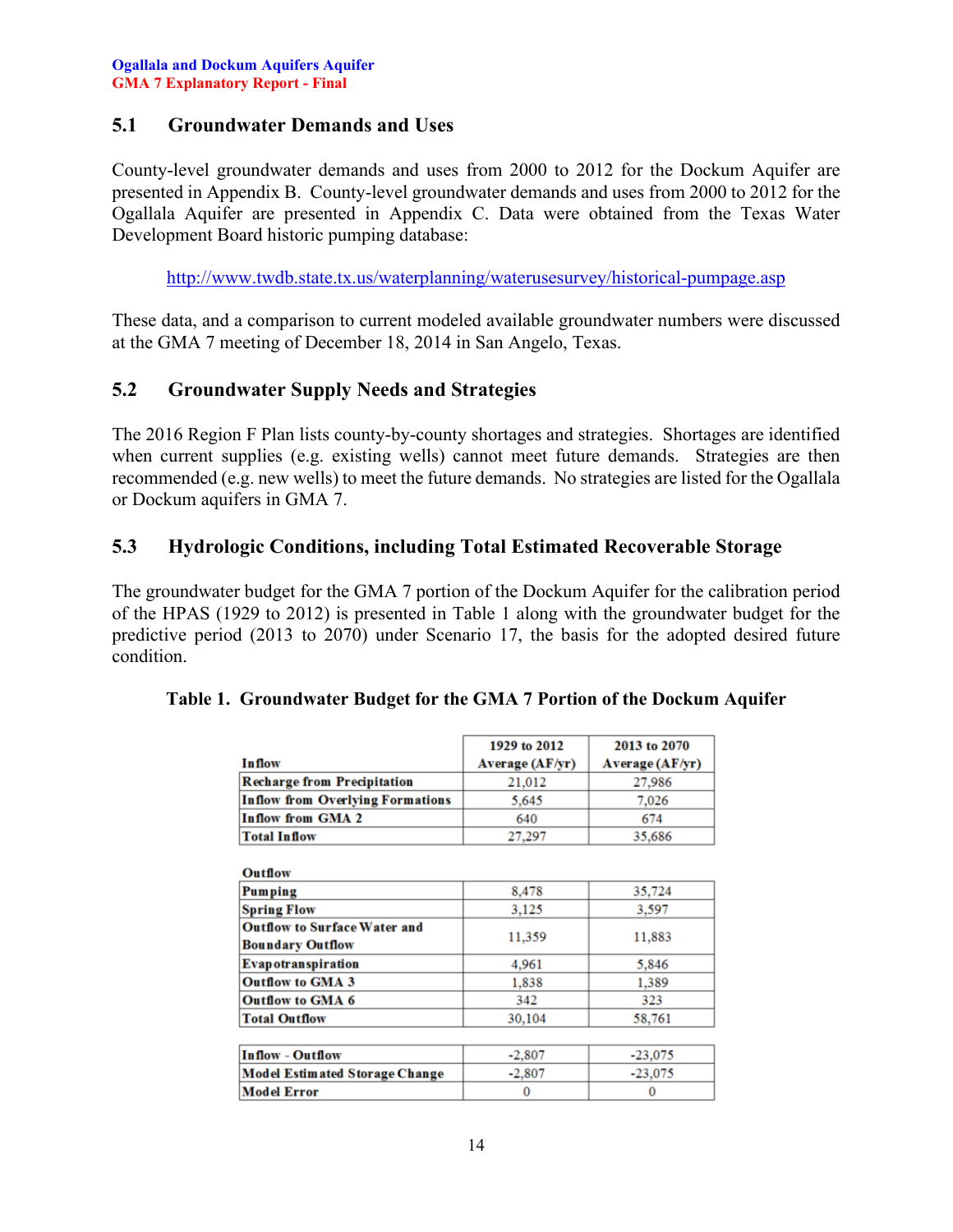#### **Ogallala and Dockum Aquifers Aquifer GMA 7 Explanatory Report - Final**

The groundwater budget for the GMA 7 portion of the Ogallala Aquifer for the calibration period of the HPAS (1929 to 2012) is presented in Table 2 along with the groundwater budget for the predictive period (2013 to 2070) under Scenario 10, the basis for the adopted desired future condition.

|                                    | 1929 to 2012    | 2013 to 2070    |
|------------------------------------|-----------------|-----------------|
| <b>Inflow</b>                      | Average (AF/yr) | Average (AF/yr) |
| <b>Recharge from Precipitation</b> | 3.555           | 7,670           |
| Inflow from GMA 2                  | 1,750           | 2,432           |
| Inflow from Surface Water and      | N/A             | 1,621           |
| <b>Boundary Outflow</b>            |                 |                 |
| <b>Total Inflow</b>                | 5,305           | 11,723          |

### <span id="page-15-0"></span>**Table 2. Groundwater Budget for the GMA 7 Portion of the Ogallala Aquifer**

| 16,447    | 22,585    |  |
|-----------|-----------|--|
| 617       | 528       |  |
|           | N/A       |  |
|           |           |  |
| 2.538     | 1,371     |  |
| 1,855     | 986       |  |
| 20        | 20        |  |
| 5,645     | 7,026     |  |
| 61,327    | 32,516    |  |
|           |           |  |
| $-56,021$ | $-20,793$ |  |
| $-56,021$ | $-20,793$ |  |
| O         | 0         |  |
|           | 34,205    |  |

Table 3 presents the total estimated recoverable storage for the GMA 7 portion of the Dockum Aquifer. Table 4 presents the total estimated recoverable storage for the GMA 7 portion of the Ogallala Aquifer.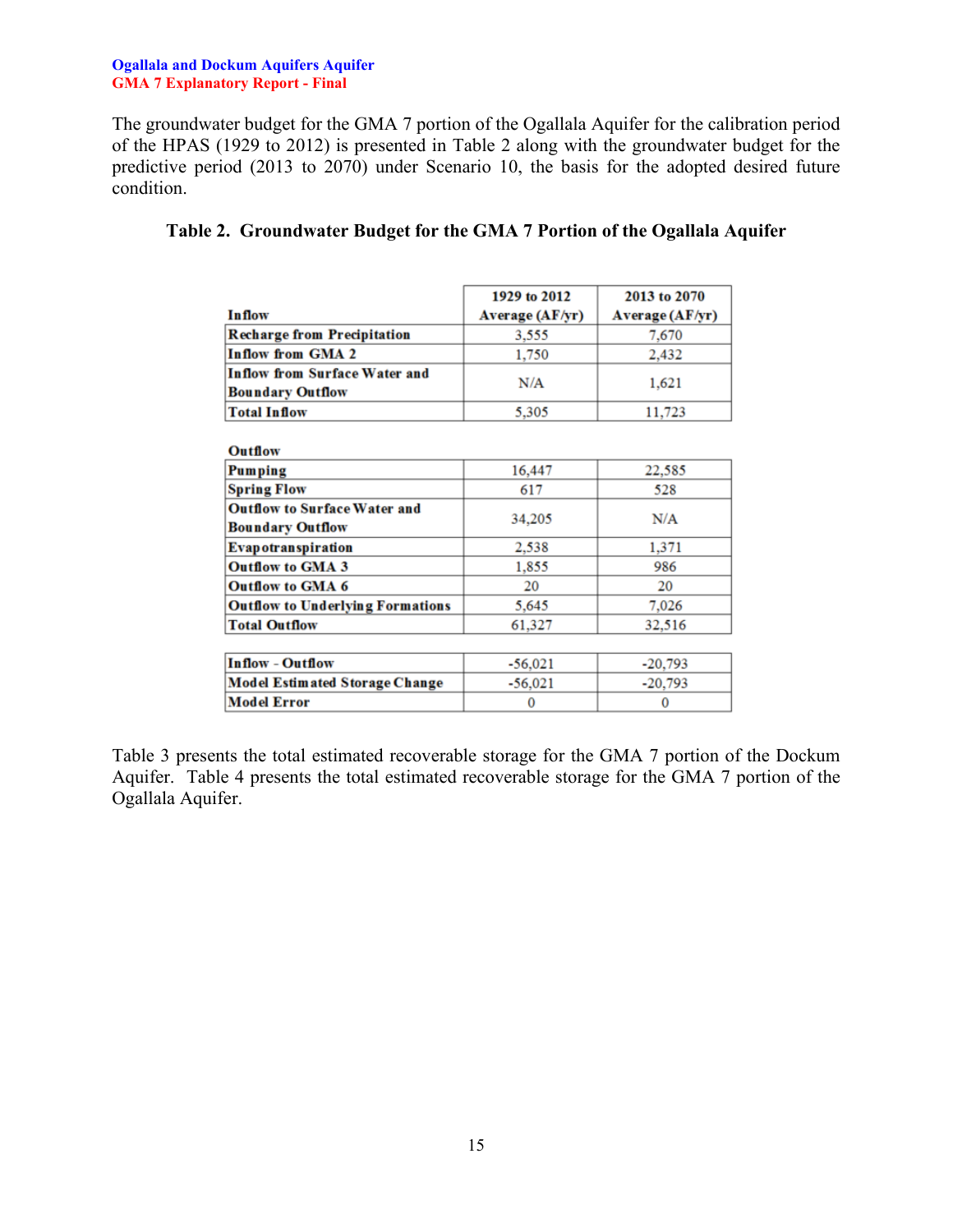| County           | <b>Total Storage</b><br>(acre-feet) | 25 percent of<br><b>Total Storage</b><br>(acre-feet) | <b>75 percent of Total</b><br><b>Storage</b><br>(acre-feet) |
|------------------|-------------------------------------|------------------------------------------------------|-------------------------------------------------------------|
| Coke             | 520,000                             | 130,000                                              | 390,000                                                     |
| Crockett         | 14,000,000                          | 3,500,000                                            | 10,500,000                                                  |
| Ector            | 100,000,000                         | 25,000,000                                           | 75,000,000                                                  |
| Glasscock        | 11,000,000                          | 2,750,000                                            | 8,250,000                                                   |
| <b>Irion</b>     | 9,100,000                           | 2,275,000                                            | 6,825,000                                                   |
| Midland          | 10,000,000                          | 2,500,000                                            | 7,500,000                                                   |
| Mitchell         | 27,000,000                          | 6,750,000                                            | 20,250,000                                                  |
| Nolan            | 2,100,000                           | 525,000                                              | 1,575,000                                                   |
| Pecos            | 2,500,000                           | 625,000                                              | 1,875,000                                                   |
| Reagan           | 17,000,000                          | 4,250,000                                            | 12,750,000                                                  |
| <b>Scurry</b>    | 32,000,000                          | 8,000,000                                            | 24,000,000                                                  |
| <b>Sterling</b>  | 33,000,000                          | 8,250,000                                            | 24,750,000                                                  |
| <b>Tom Green</b> | 1,100,000                           | 275,000                                              | 825,000                                                     |
| Upton            | 9,300,000                           | 2,325,000                                            | 6,975,000                                                   |
| Total            | 268,620,000                         | 67,155,000                                           | 201,465,000                                                 |

### <span id="page-16-2"></span>**Table 3. Total Estimated Recoverable Storage - Dockum Aquifer**

<span id="page-16-3"></span>**Table 4. Total Estimated Recoverable Storage - Ogallala Aquifer**

| County       | <b>Total Storage</b><br>(acre-feet) | 25 percent of<br><b>Total Storage</b><br>(acre-feet) | 75 percent of Total<br><b>Storage</b><br>(acre-feet) |
|--------------|-------------------------------------|------------------------------------------------------|------------------------------------------------------|
| Ector        | 840,000                             | 210,000                                              | 630,000                                              |
| Glasscock    | 2,000,000                           | 500,000                                              | 1,500,000                                            |
| Midland      | 3,500,000                           | 875,000                                              | 2,625,000                                            |
| <b>Total</b> | 6,340,000                           | 1,585,000                                            | 4,755,000                                            |

### <span id="page-16-0"></span>**5.4 Other Environmental Impacts, including Impacts on Spring Flow and Surface Water**

Tables 1 and 2 above includes groundwater budget estimates of spring flow and surface water interactions with groundwater for the Dockum and Ogallala aquifers as estimated by the HPAS GAM.

#### <span id="page-16-1"></span>**5.5 Subsidence**

Subsidence is not an issue in the Dockum and Ogallala aquifers in GMA 7. Applying the maximum drawdown to the recently released subsidence tool on the Texas Water Development board website, the Total Weighted Risk for the Ogallala Aquifer is 5.00 and is 3.75 for the Dockum Aquifer. As noted in the tool, a risk score of 0 is low risk and a risk score of 10 is high risk. Predicted subsidence using the tool is 0.06 feet for the Dockum Aquifer and 0.00 feet for the Ogallala Aquifer from 2010 to 2070.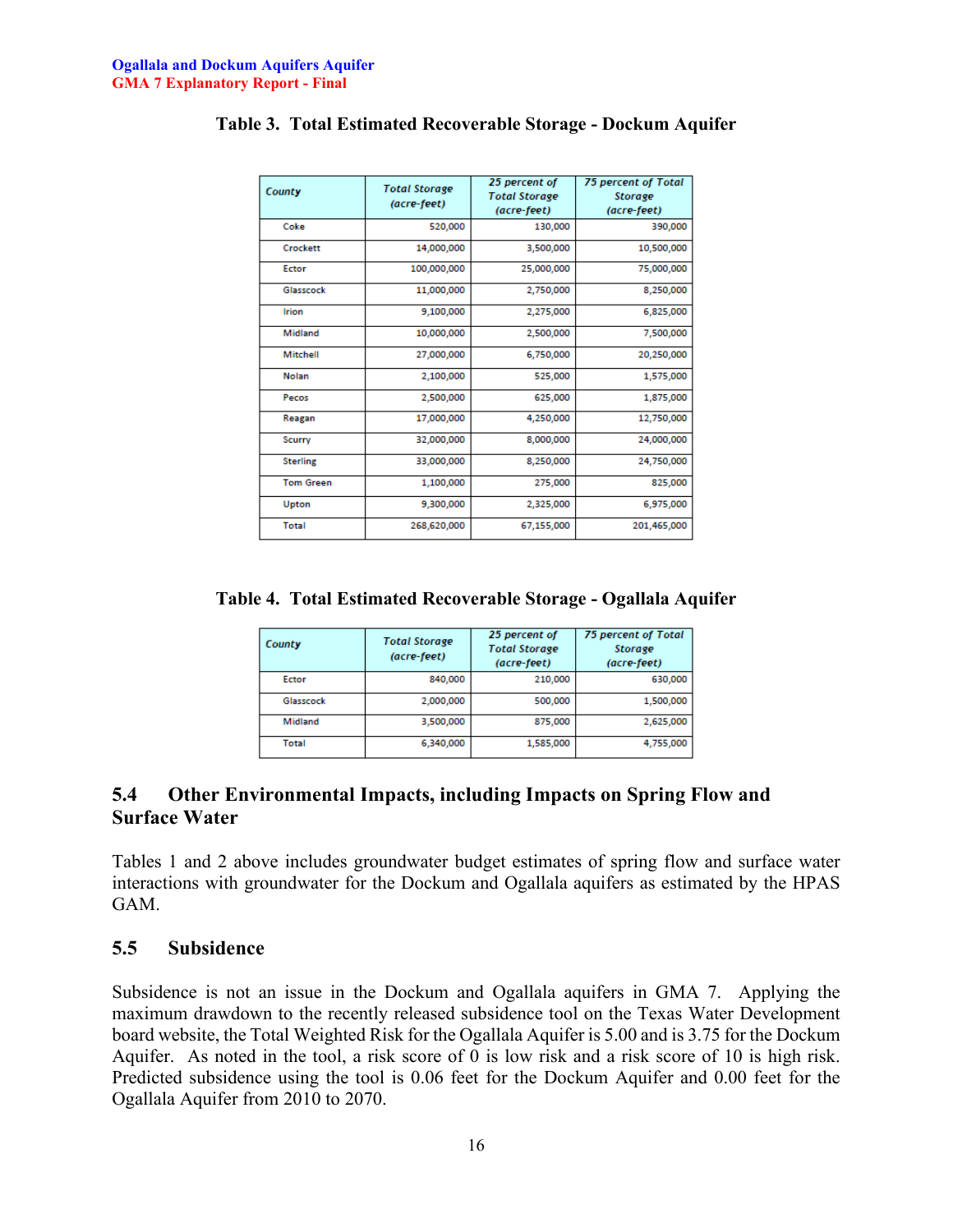#### <span id="page-17-0"></span>**5.6 Socioeconomic Impacts**

The Texas Water Development Board prepared reports on the socioeconomic impacts of not meeting water needs for each of the Regional Planning Groups during development of the 2021 Regional Water Plans. Because the development of this desired future condition used the State Water Plan demands and water management strategies as an important foundation, it is reasonable to conclude that the socioeconomic impacts associated with this proposed desired future condition can be evaluated in the context of not meeting the listed water management strategies. Groundwater Management Area 7 is covered by Regional Planning Group F. The socioeconomic impact report for Regions F is included in Appendix D.

### <span id="page-17-1"></span>**5.7 Impact on Private Property Rights**

The impact on the interests and rights in private property, including ownership and the rights of landowners and their lessees and assigns in Groundwater Management Area 3 in groundwater is recognized under Texas Water Code Section 36.002.

The desired future conditions adopted by GMA 7 are consistent with protecting property rights of landowners who are currently pumping groundwater and landowners who have chosen to conserve groundwater by not pumping. All current and projected uses (as defined in the 2015 Region F plan) can be met based on the simulations. In addition, the pumping associated with achieving the desired future condition (the modeled available groundwater) will cause impacts to exiting well owners and to surface water. However, as required by Chapter 36 of the Water Code, GMA 7 considered these impacts and balanced them with the increasing demand of water in the GMA 7 area, and concluded that, on balance and with appropriate monitoring and project specific review during the permitting process, the desired future condition is consistent with protection of private property rights.

### <span id="page-17-2"></span>**5.8 Feasibility of Achieving the Desired Future Condition**

Groundwater levels are routinely monitored by the districts and by the TWDB in GMA 7. Evaluating the monitoring data is a routine task for the districts, and the comparison of these data with the model results that were used to develop the DFCs is covered in each district's management plan. These comparisons will be useful to guide the update of the DFCs that are required every five years.

#### <span id="page-17-3"></span>**5.9 Other Information**

GMA 7 did not consider any other information in developing the DFCs.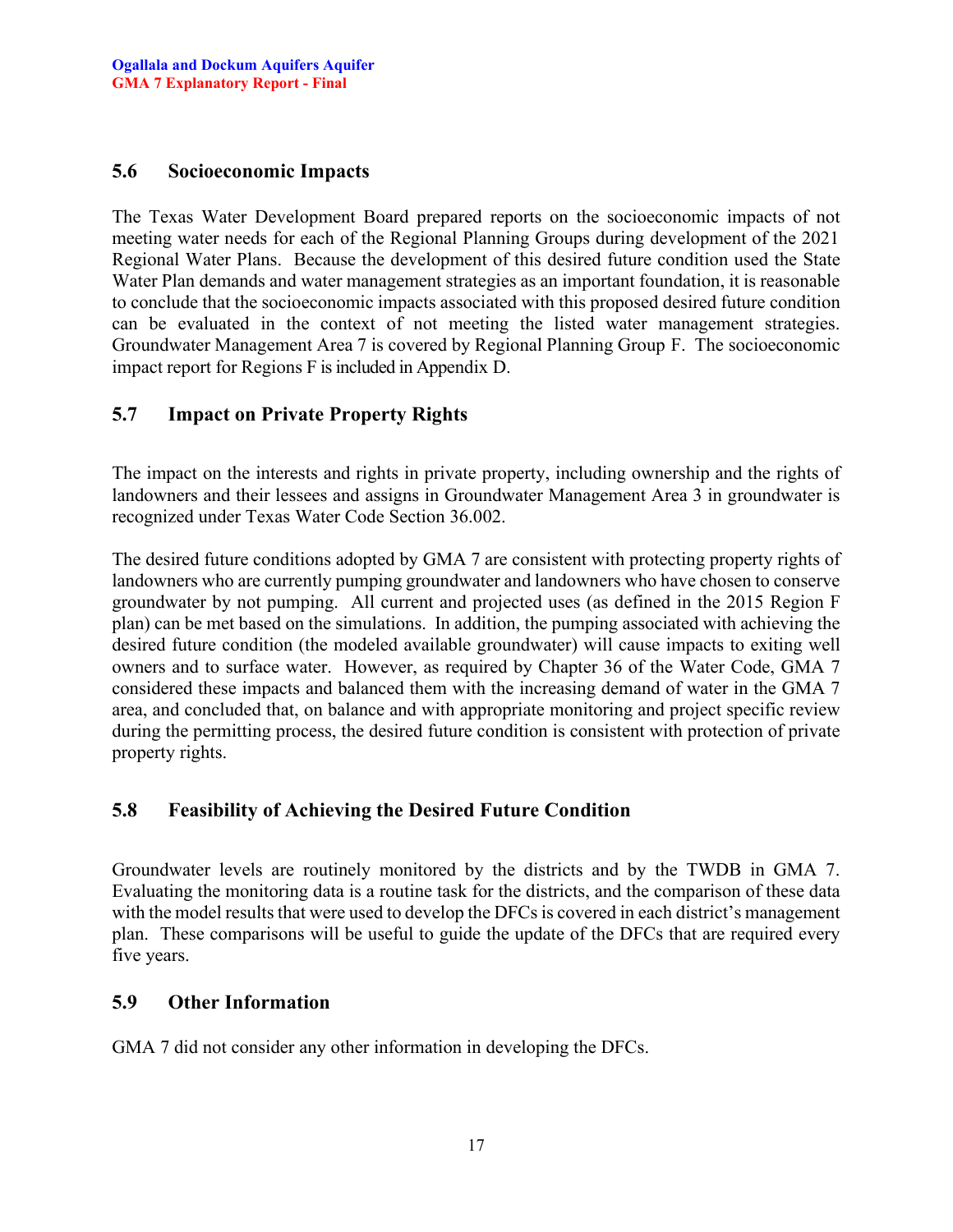### <span id="page-18-0"></span>**6.0 Discussion of Other Desired Future Conditions Considered**

There were 16 GAM scenarios completed that included a range of future pumping scenarios that were based on historic use (Scenarios 1 to 15). After review of those results, GMA 7 representatives expressed a desire to evaluate a simulation based on pumping that was consistent with the current modeled available groundwater and included establishing a DFC in Reagan County. This scenario was labeled Scenario 17. Scenario 16 using the HPAS was used in simulations for GMA 2.

Results of the first 15 scenarios were presented and discussed at the GMA 7 meeting of January 14, 2016. Scenario 17 results were presented and discussed at the April 21, 2016 GMA 7 meeting. Results of all scenarios were summarized on Technical Memorandum 16-01.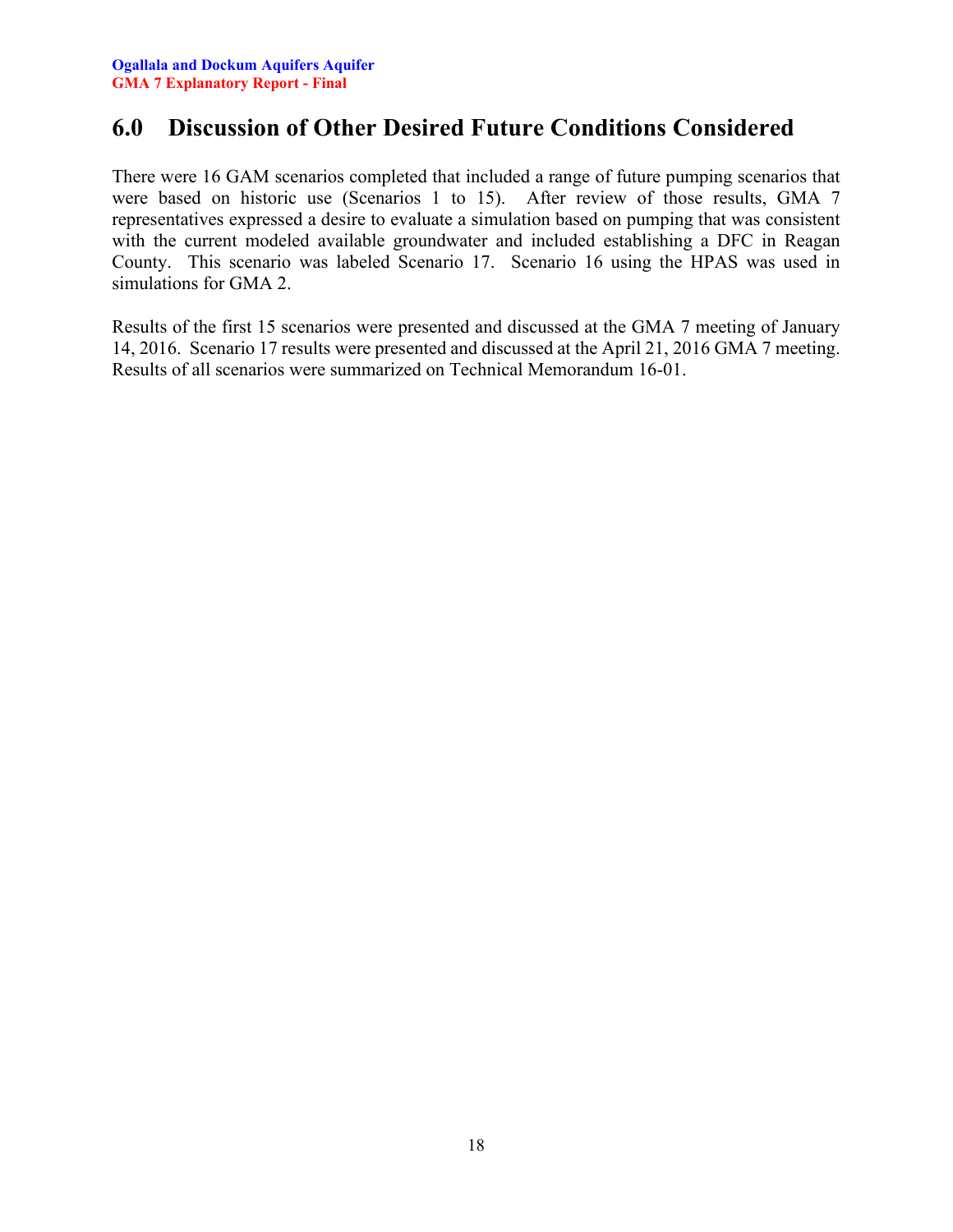### <span id="page-19-0"></span>**7.0 Discussion of Other Recommendations**

Public comments were invited, and each district held a public hearing on the proposed desired future condition for aquifers within their boundaries. Since the DFC for the Ogallala Aquifer was only established for Glasscock County, the Glasscock GCD is the only district that held a public hearing for this DFC. Since DFCs were only established for Pecos and Reagan counties, the only districts to hold public hearings were Middle Pecos GCD and Santa Rita GCD. Dates of the public hearings are summarized below:

| <b>Groundwater Conservation</b> | Date of Public Hearing | Number of Comments |
|---------------------------------|------------------------|--------------------|
| <b>District</b>                 |                        | Received           |
| Glasscock GCD                   | 6/15/2021              | None               |
| Middle Pecos GCD                | 6/15/2021              | None               |
| Santa Rita UWCD                 | 5/18/2021              | None               |